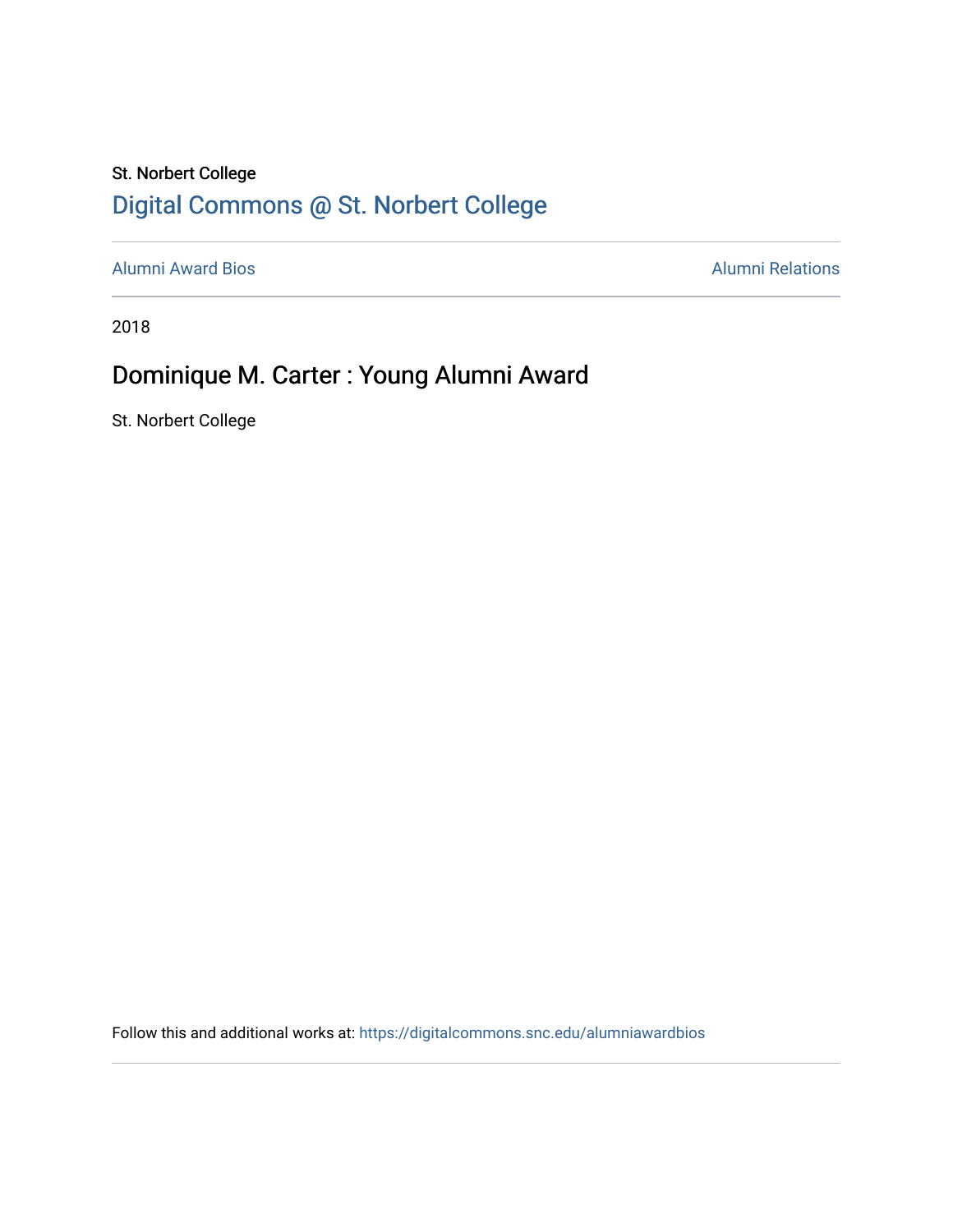

[Academics](https://www.snc.edu/academics) [Admission](https://www.snc.edu/admission) [Campus Life](https://www.snc.edu/campuslife) [Living Norbertine](https://www.snc.edu/livingnorbertine) [Athletics](https://www.snc.edu/athletics) [About](https://www.snc.edu/about)

Q

Giving

to SNC

[Alumni](https://www.snc.edu/alumni/) [Alumni Awards](https://www.snc.edu/alumni/awards/) 2018 Young Alumni Award A

#### [Alumni](https://www.snc.edu/alumni/index.html)

[Get Involved](https://www.snc.edu/alumni/getinvolved.html) [Give to SNC](http://giving.snc.edu/)

[Alumni Awards](https://www.snc.edu/alumni/awards/index.html)

[Knight Lights](https://www.snc.edu/alumni/knightlights/index.html) [Alumni-Owned](https://www.snc.edu/alumni/directory/index.html) [Businesses Network](https://www.snc.edu/alumni/directory/index.html)

[Alumni Board](https://www.snc.edu/alumni/alumniboard.html) [Student Alumni](https://www.snc.edu/alumni/saa.html) [Ambassadors](https://www.snc.edu/alumni/saa.html)

[Staff](https://www.snc.edu/alumni/contactus.html)

[Past Recipients](https://www.snc.edu/alumni/awards/recipients.html)

[Events & Reunions](https://www.snc.edu/alumni/event/index.html) [Behind the Arch](https://www.snc.edu/alumni/event/behindthearch/)

[Benefits and Services](https://www.snc.edu/alumni/benefits.html)

# 2018 Young Alumni Award



#### Dominique M. Carter '09

Throughout her academic career, first as an undergraduate chemistry major, and later as a doctoral candidate at the Medical College of Wisconsin, Dominique Carter had her eye not just on the mastery of her chosen disciplines, but on a greater goal: to use her education to further improve the quality of life globally.

At MCW, Dominique earned her Ph.D., receiving cross-training in microbiology, immunology, molecular genetics, biotechnology and bio-engineering. After graduation, she served as a medical affairs research fellow for Exact Sciences Corp. in Madison, dedicated

to prevention and early detection of cancer. During that time, she researched patient compliance and adherence for colorectal screening as part of the National Colorectal Cancer Roundtable.

Over the course of her scientific training, Dominique saw the importance of improving access to quality science education and literacy in under-served communities. Today, she combines her love for science engagement, policy and advocacy as an American Association for the Advancement of Science (AAAS) Science and Technology Policy Fellow at the National Science Foundation, leveraging her expertise to catalyze global partnerships in science and innovation in Europe and Africa.

In 2017, Dominique was selected to be 1 of 50 Global Innovation Fellows by the US Department